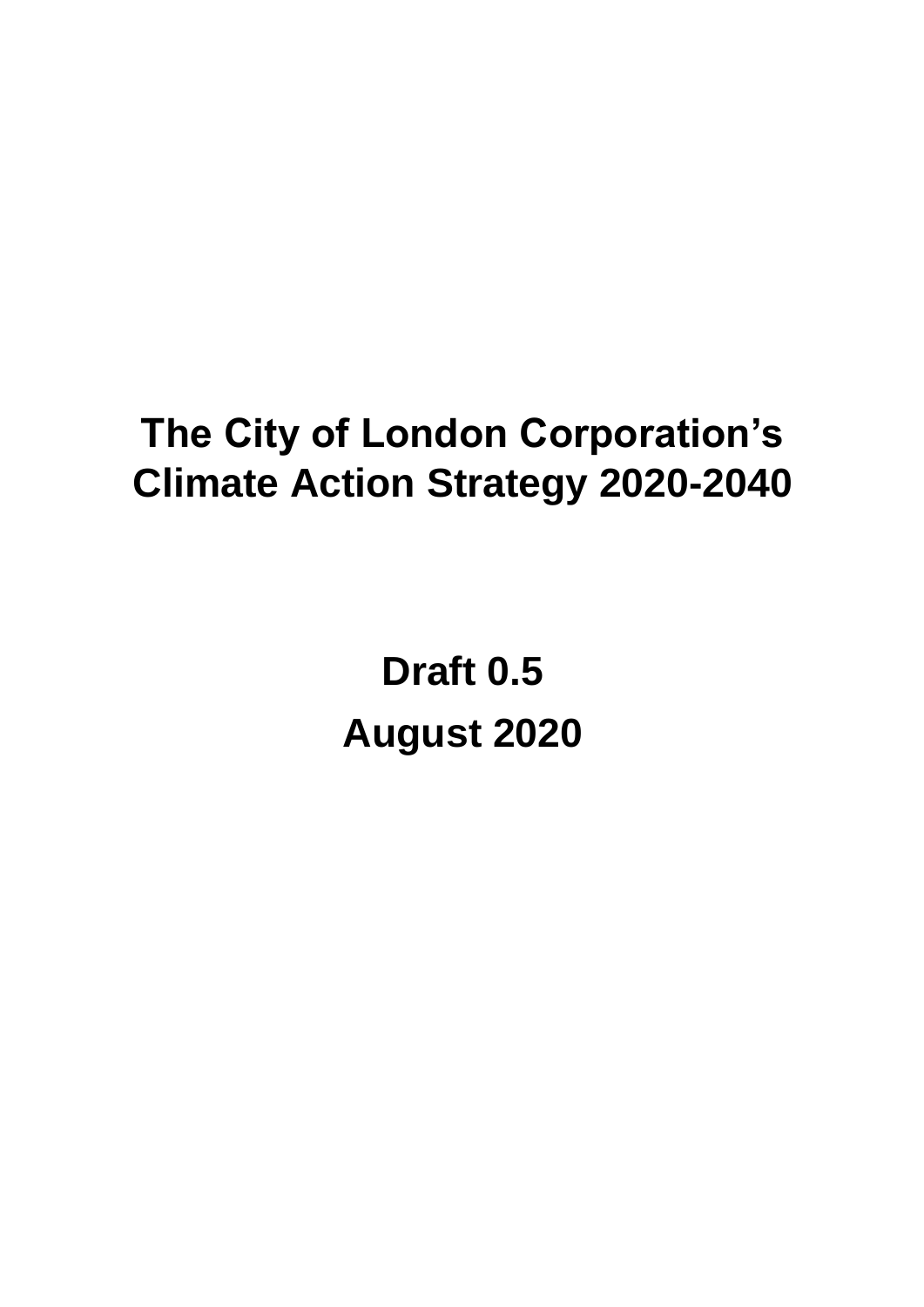# **Who we are**

### **The City of London Corporation is the governing body of the Square Mile dedicated to a vibrant and thriving City, supporting a diverse and sustainable London within a globally-successful UK.**

The Square Mile is the historic centre of London and is home to the 'City' – the financial and commercial heart of the UK. Our reach extends far beyond the Square Mile's boundaries and across private, public and charitable and community sector responsibilities. This, along with our independent and non-party political voice and convening power, enables us to promote the interests of people and organisations across London and the UK and play a valued role on the world-stage.

## **What we can do**

In the context of climate action, this means we can support the achievement of net zero<sup>1</sup>, build climate resilience and champion inclusive and sustainable growth to achieve a truly sustainable City. We will do this by means of the following actions that we committed to in our [Corporate Plan, 2018-23,](http://democracy.cityoflondon.gov.uk/documents/s117505/Appendix%203%20-%20Corporate%20Plan%202018-2023.pdf) against which we drive our performance. We will…

#### *1. Build climate resilience by…*

- Building resilience to natural and man-made threats by strengthening, protecting and adapting our infrastructure directly and by influencing others.
- Protecting consumers and users of buildings, streets and public spaces.
- Preparing our response to natural and man-made threats.

#### *2. Support the achievement of net zero by…*

- Influencing UK and global policy and regulation and international agreements to protect the environment.
- Providing environmental stewardship and advocacy, in use of resources, emissions, conservation, greening, biodiversity and access to nature.
- Providing thriving and biodiverse green spaces and urban habitats.
- Providing a clean environment and driving down the negative effects of our own activities.

#### *3. Champion sustainable growth by…*

- Providing world-class spaces for businesses and markets to thrive.
- Modelling new ways of delivering inclusive and sustainable growth.
- Supporting organisations in pioneering preparing for and responding to changes in regulations, markets, products and ways of working.
- Supporting, celebrating and advocating for responsible practices and investments.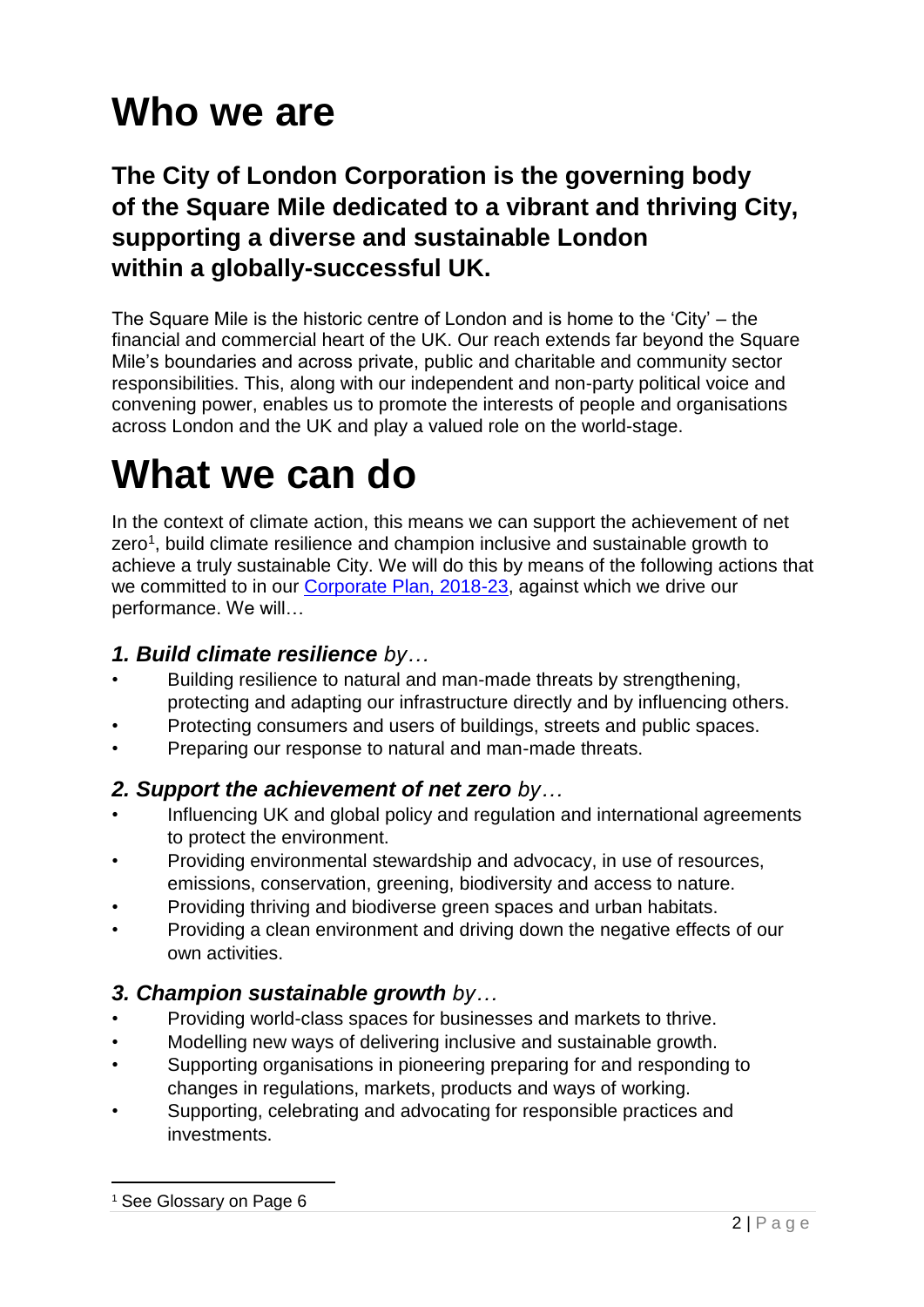## **Why us, why now?**

[Foreword - To be finalised post approval by RASC and edited by comms team prior to seeking approval from the appropriate Members.]

The City of London Corporation's core purpose is to promote the long-term interests of the City and thereby support the UK's economy. We have long been champions of sustainability – playing a key role in bringing in the Clean Air Act 1956, as the first local authority to develop a climate change adaptation strategy in 2010 and, more recently, supporting the growth of the UK's green finance sector.

Scientific evidence tells us the climate is already changing and that we need to act now if we are to limit global warming to 1.5 degrees and thereby avoid the more extreme effects of climate change. This means we need to commit to achieving net zero and to ensuring the Square Mile, and our assets outside it, are resilient to more extreme weather events. Acting now is key both to securing and advancing our market position globally as a financial centre and to ensuring the competitiveness of our buildings, investment properties and public spaces as attractive places to work, live, study and visit, both now and in the future.

It is not the case that we need to compromise the economy to fix the environment - in reality, climate action will drive growth and jobs. Now, in order to remain relevant and be commercially viable, we need to be responsible and resilient. What used to be 'green finance' is fast becoming the only option for the financial and professional services sector.

Founded on science-based targets, rather than simply a call to action, our Climate Action Strategy aims to ensure the Square Mile and City Corporation make a positive contribution to tackling climate change, are resilient to the risks it poses and seize the opportunities presented by the transition to a net zero economy.

This is one of the defining cross-City Corporation policy approaches supporting delivery of our Corporate Plan, 2018-23. But we cannot do this alone. This strategy sets out how we will work in partnership with City stakeholders to develop the solutions to tackle climate change and build back better following the pandemic, making sure no one is left behind.

We invite you to work with us as we adapt our physical and financial assets so that our society can flourish for decades to come.

[Insert photo and signature] [Insert photo and signature]

The Rt Hon. The Lord Mayor, Catherine McGuinness

Alderman William Russell Chair of the Policy & Resources Committee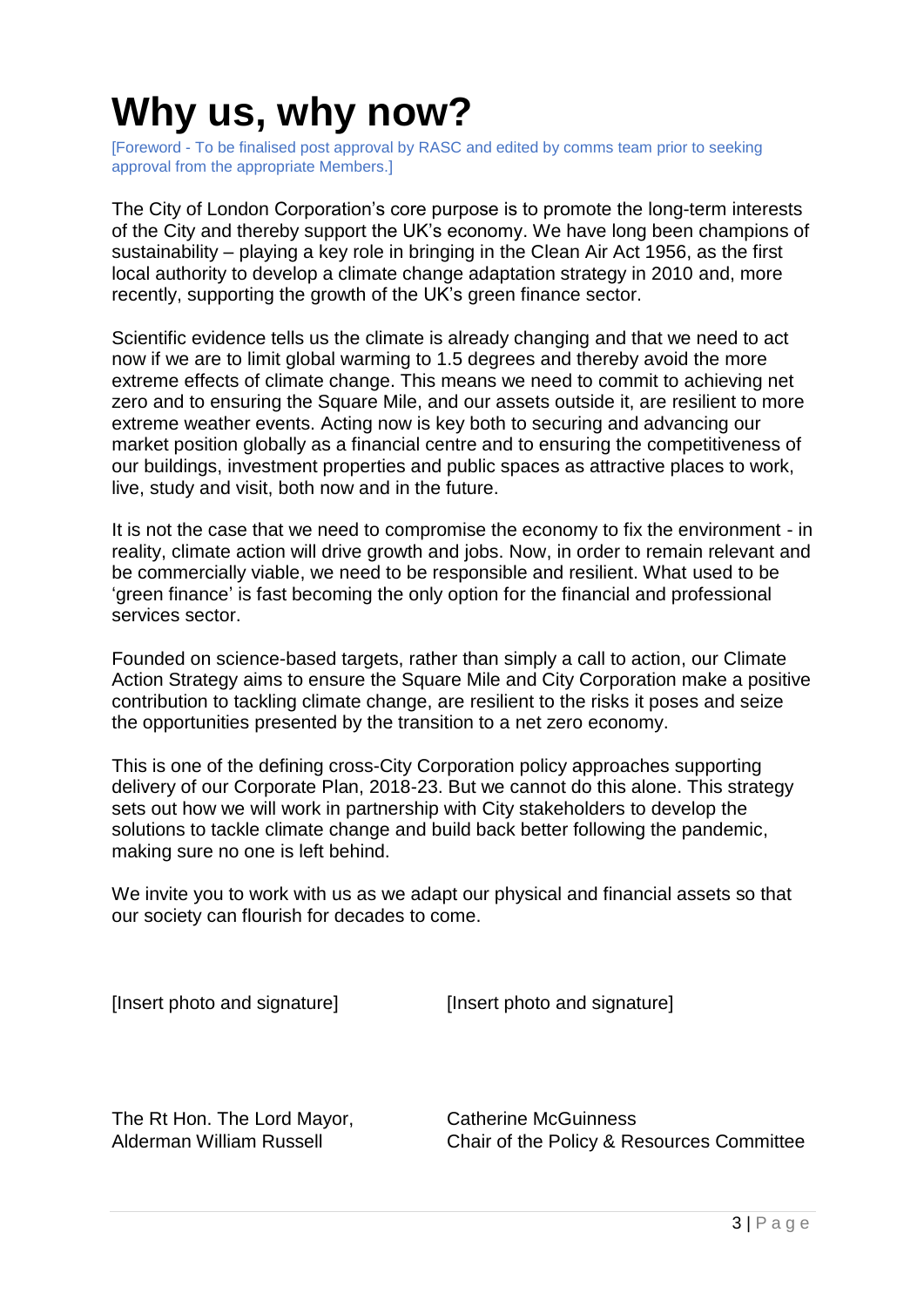# **Introduction**

This document sets out the City of London Corporation's Climate Action Strategy for 2020-2040. This work is integral to achieving the economic, societal and environmental outcomes described in the Corporate Plan, 2018-23, and will underpin all decision-making at the City Corporation from 2020 to 2040.

It has been developed to comply with the latest climate science necessary to meet the goals of the Paris Climate Agreement  $(2015)^2$  and meet our obligations under the UK Climate Change Act (revised 2019), which has enshrined in law both a target of net zero emissions by 2050 and measures for climate adaptation (improved resilience). It is complementary to London-wide and national efforts to reduce emissions and improve resilience of our communities and urban spaces. Crucially this includes the draft London Plan, GLA London City Resilience Strategy 2020, the London Councils' Leaders' commitment to a 'green recovery', the UK Committee on Climate Change, Climate Risk Assessment 2017 and National Adaptation Programme, as well as the landscape of policies set out by government.

In this way it sets us up to play our part globally, to help the UK reap the benefits of transitioning to a low-carbon economy, to address risks to the Square Mile and the City Corporation and to achieve better outcomes for people and business.

Clearly, we cannot do this alone. We must demonstrate robust climate action ourselves and share our methodology with, and learn from, others on this journey. So, in developing this strategy, we have focused on achieving best practice with our evidence-based approach, the range of physical risks and the breadth of emission sources we will address.

#### **Our evidence-based approach**

This strategy brings together numerous related City Corporation strategies, policies and campaigns – from our Local Plan and Responsible Business Strategy through to our Clean City Awards – and builds on the momentum, progress and lessons learned so far. See the 'Our baseline' section for more information on achievements to date.

To understand how far we had come already and what is left to do, we commissioned experts to investigate our current and future resilience levels, carbon emissions and capacity for removing carbon from the atmosphere. We followed the leading global standards and best-practice guidelines in developing our approach.

We explored resilience risks with the sectors and organisations that our economic growth is built upon, from utilities and transport providers through to financial and professional services and our cultural sector. Together, we identified what is needed for the Square Mile to continue to compete successfully in the face of climate change. And we asked the public how important climate action is to them, what they would like to see happen and what they would be willing to do themselves. Threequarters of respondents said climate change should be extremely important to us. Together, this provided the evidence base upon which we built our action plan and the data we need to set and track stretching but reachable targets, and test and learn as we go. It also means that rather than picking one date as our net zero target, we

<sup>2</sup> See Glossary at Page 6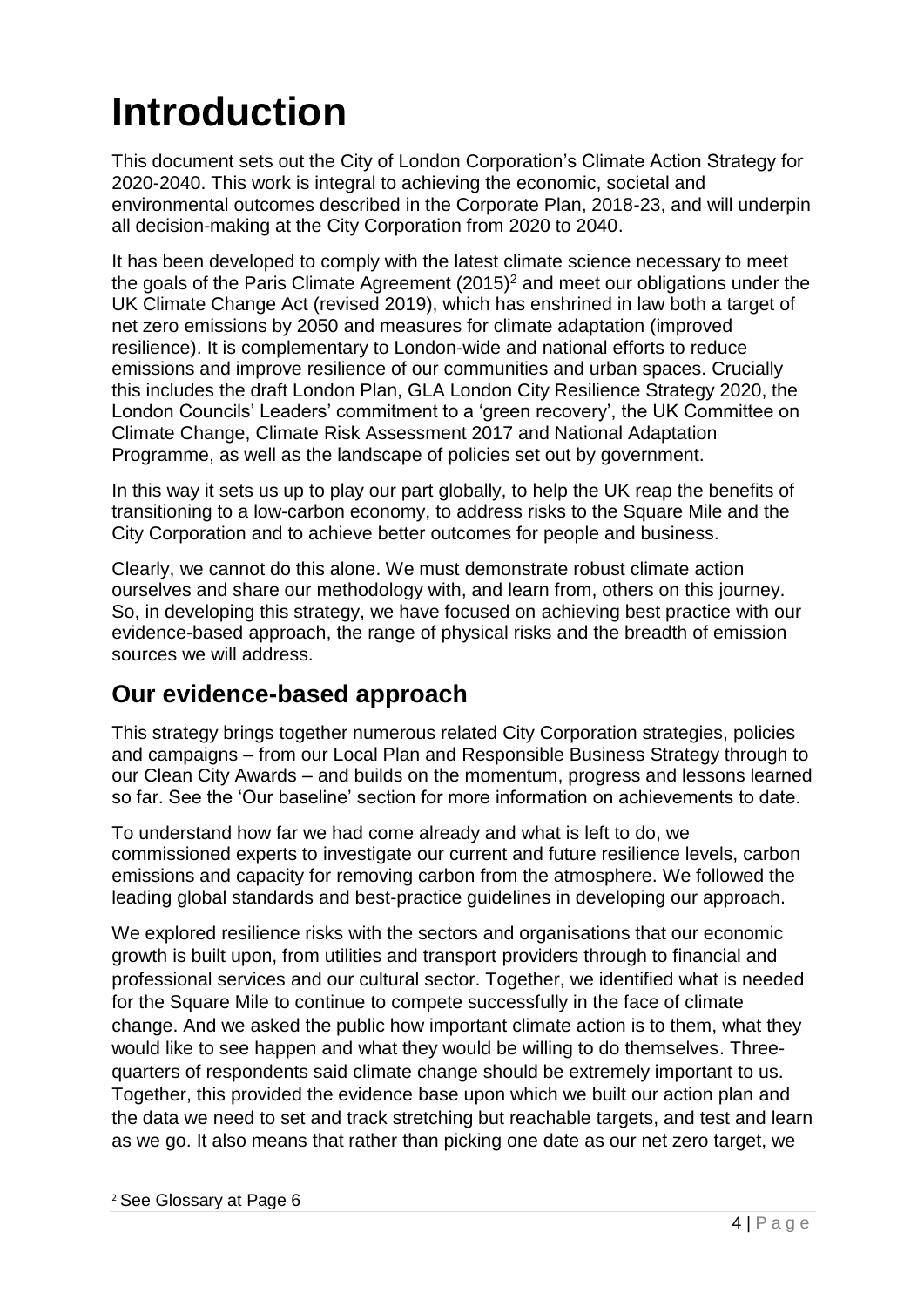have identified separate targets for the Square Mile, the City Corporation and types of emissions.

#### **The breadth of emission sources we will address**

Many organisations and authorities focus on driving down the emissions they have most control over – scope 1 and 2. Addressing scope 3 can be daunting as it covers everything an organisation buys, sells, invests in, leases to others and disposes of as well as commuting and business travel. But for organisations and financial centres like ours, scope 3 makes up a large portion of the total carbon footprint – and measuring it can lead to the design of innovative solutions to lower carbon emissions significantly.

We have included scope 1, 2 and 3 emissions to take ownership, show leadership and to illustrate how others can make this standard practice. This can make it appear that we are larger emitters than our comparators that have not included as full a picture of scope 3 in their data. We will continue to enhance our understanding of scope 3 data with our partners and keep pushing for standardisation of reporting to ensure everyone addresses their total carbon footprint effectively.

Whatever action we and others take, we still need to prepare for hotter drier summers, warmer wetter winters, more frequent extreme weather events and rising sea levels. As we do this, we will go beyond mitigation and seize opportunities to make positive changes that mean that everyone benefits from climate action.

[Here we will use an infographic showing how risks can become opportunities:

- $\triangleright$  Risks to health, wellbeing and productivity from high temperatures
- $\triangleright$  Risk of shortages in the public water supply
- ➢ Flooding of communities, businesses and infrastructure
- $\triangleright$  Risks to <sup>3</sup>natural capital, including terrestrial and freshwater ecosystems, soils and biodiversity
- ➢ Threats to food production and trade
- $\triangleright$  New and emerging pests and diseases, and invasive non-native species, affecting people, plants and animals.
- $\triangleright$  Fewer people living in fuel poverty
- $\triangleright$  Benefits to health, wellbeing and productivity from climate action
- $\triangleright$  More and better space for people and nature, and biodiversity
- $\triangleright$  A resilient global business environment in the face of climate impacts
- ➢ Benefits over other global financial centres which will face more extreme challenges
- ➢ Job creation
- ➢ Reductions in insurance premiums and support for the City's Insurance sector
- ➢ Reduction in unnecessary use of resources (water, food) and generation of waste and use of natural capital (greening rather than air con to reduce temperatures)]

#### <sup>3</sup> See Glossary on Page 6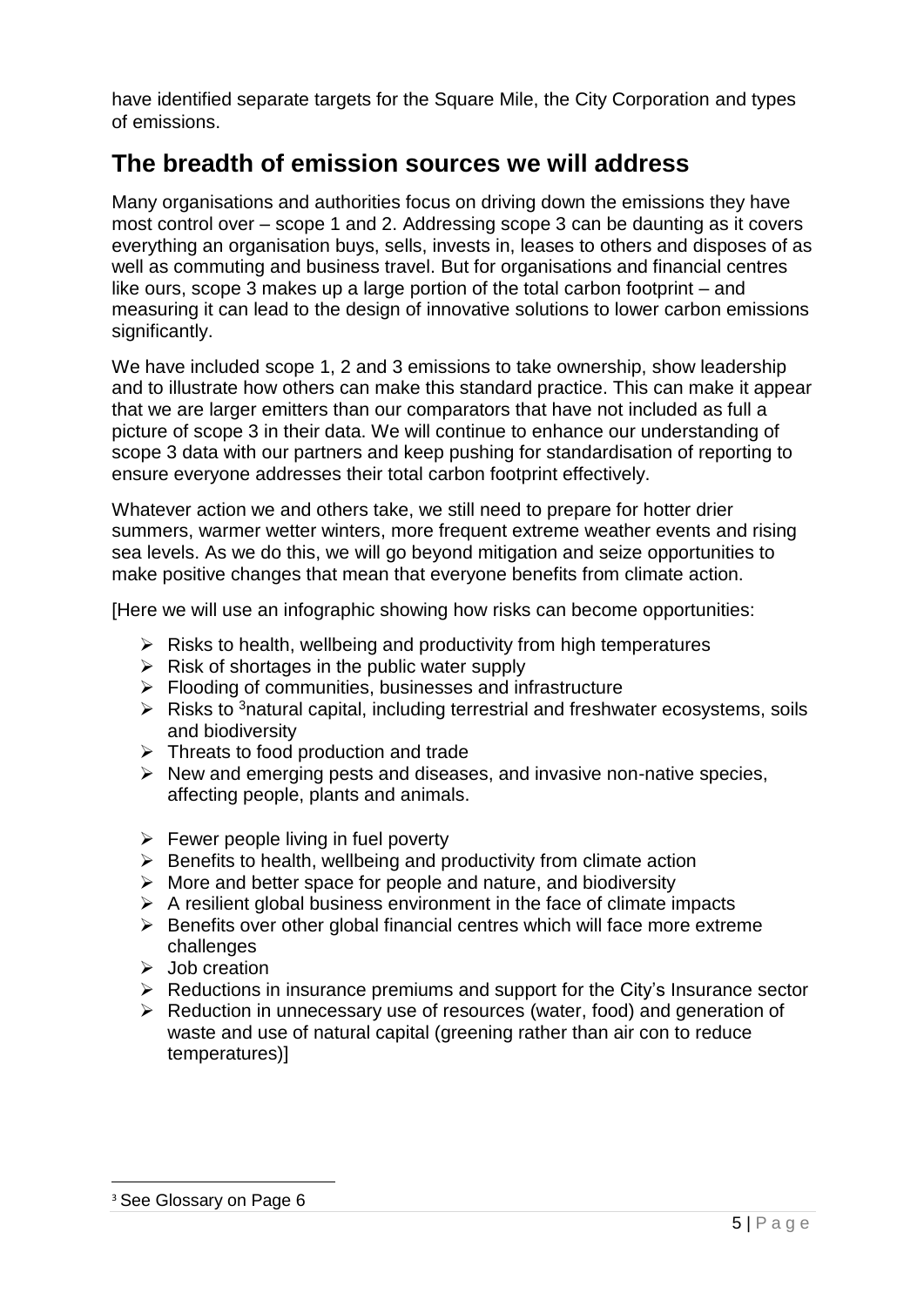### **Glossary**

**BASIC+ emissions** include those from within the Square Mile from stationary energy, transportation and waste, as well as transboundary transportation, industrial processes and product use and the agriculture, forestry and land use sectors. It does not include emissions from investments.

**Carbon removal** is the process by which a **carbon sink**, such as forestry, reduces the amount of greenhouse gases in the atmosphere.

**Circular economy principles** means keeping resources in use for as long as possible, extracting the maximum value from them whilst in use, then recovering and regenerating products and materials at the end of each service life.

**Climate resilience** is the ability to anticipate, prepare for and respond to hazardous events, trends or disturbances related to climate. (Centre for Climate and Energy Solutions)

**Ecosystem services** are benefits to humans from the natural environment and from healthy ecosystems.

**GHGs** means greenhouse gases - the emissions responsible for global warming.

**ktCO<sup>2</sup>** is the unit of measurement for GHG emissions. It standardises greenhouse gases into units of kilo-tonnes of carbon dioxide equivalent (ktCO<sub>2</sub>e).

A **low-carbon economy** is simply an economy that causes low levels of GHG emissions compared with today's carbon-intensive economy. 'Carbon' refers to carbon dioxide, the GHG which contributes the most to climate change. The lowcarbon economy can be seen as a step in the process towards a zero-carbon economy. (Science Direct)

**Natural capital** refers to the stock of natural resources, which includes geology, soils, air, water and all living organisms.

**Net zero** emissions is a state where annual residual GHG emissions are completely cancelled out through offsetting or removed through carbon dioxide removal or emissions removal measures. It is also referred to as carbon neutrality. (C40 Cities Climate Leadership Group, Defining Carbon Neutrality for Cities & Managing Residual Emissions, April 2019)

**Science-based / Paris-aligned** (Science-Based Target Setting Manual, April 2020) GHG emissions reduction targets are considered "science-based" if they are in line with what the latest climate science says is necessary to meet the goals of the Paris Climate Agreement 2015 - to limit global warming to well-below 2°C above preindustrial levels and pursue efforts to limit warming to 1.5°C.

For an organisation: (Carbon Trust definitions)

**Scope 1** means direct emissions from owned or controlled sources **Scope 2** means indirect emissions from the generation of purchased electricity, steam, heating and cooling consumed by the reporting company **Scope 3** means all other indirect emissions that occur in a company's value chain For a city:

**Scope 1** means direct emissions from within the geographical boundary

**Scope 2** means indirect emissions from within the geographical boundary

**Scope 3** means all other direct emissions from outside the geographical boundary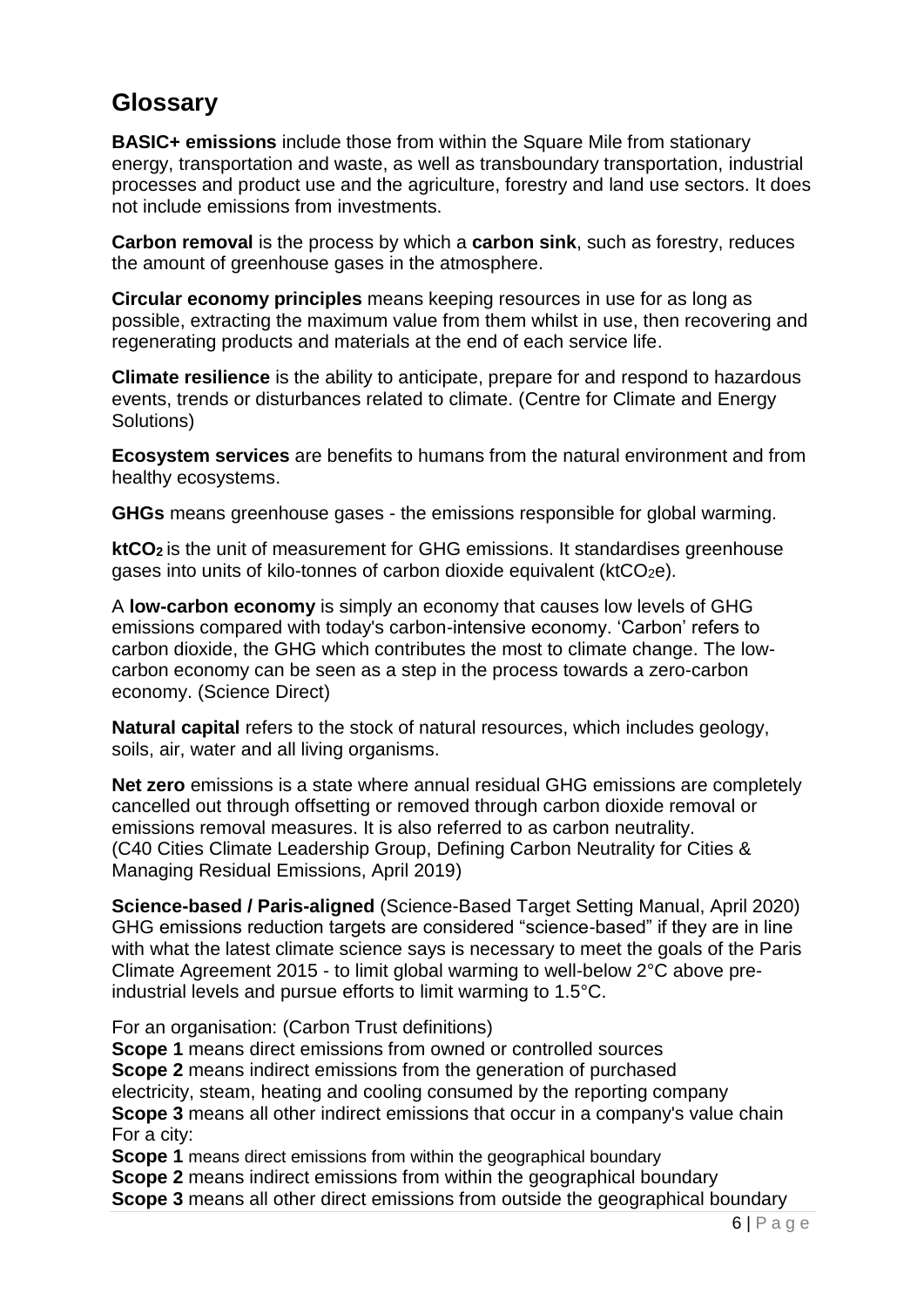# Our baseline [using mainly infographics]

## **Supporting the achievement of net zero**

The City Corporation has achieved a 19% reduction in energy consumption within our operational sites since 2008 (using data from 2018/19) and since 2018 100% of the electricity we have purchased has been renewable.

We bought six new electric vehicles and eight new hybrid vehicles in 2018/19 and installed 20 new electric vehicle charging points as part of the City's "Transition to a Zero Emission Fleet" policy.

The Square Mile has achieved a 55% reduction in Scope 1 and 2 emissions since 2008 (using data from 2018/19). This has been assisted by our ambitious planning requirements which have led to 75% of new commercial developments with over 20,000m<sup>2</sup> floorspace achieving at least a BREEAM 'Excellent' rating since 2014.

## **Where the City Corporation's emissions come from**

#### **Where the Square Mile's emissions come from**

#### **How we remove carbon from the atmosphere**

We look after over 11,000 acres of green spaces across London and its green belt. This equates to approximately 5,500 football pitches. This natural capital not only provides valued space for people and nature but also currently removes **<sup>4</sup>16 ktCO<sup>2</sup> per year**. This is equivalent to 40% of the City Corporation's scope 1 and 2 emissions.

#### **Building resilience**

The City Corporation has long used its planning powers to implement a range of resilience measures in the Square Mile. These include green roofs, urban greening, landscaping, flood resilience and climate resilient new buildings.

As of 2020, the Square Mile has  $42,600m^2$  of green roof, up from 11,200 m<sup>2</sup> in 2005. This is set to increase to 65,800m<sup>2</sup>by 2024 through planning permissions in the current pipeline.

### **Championing sustainable growth**

The UK is the only global financial centre that is also a leading centre for green finance, topping both conventional and 'green' rankings. UK market players are most committed to sustainable principles and the regulatory context is both favourable and innovative. The London Stock Exchange is the 'greenest' main stock exchange across all global financial centres and the UK is best placed to produce talent that is trained and skilled in sustainability matters.

#### <sup>4</sup> See Glossary on Page 6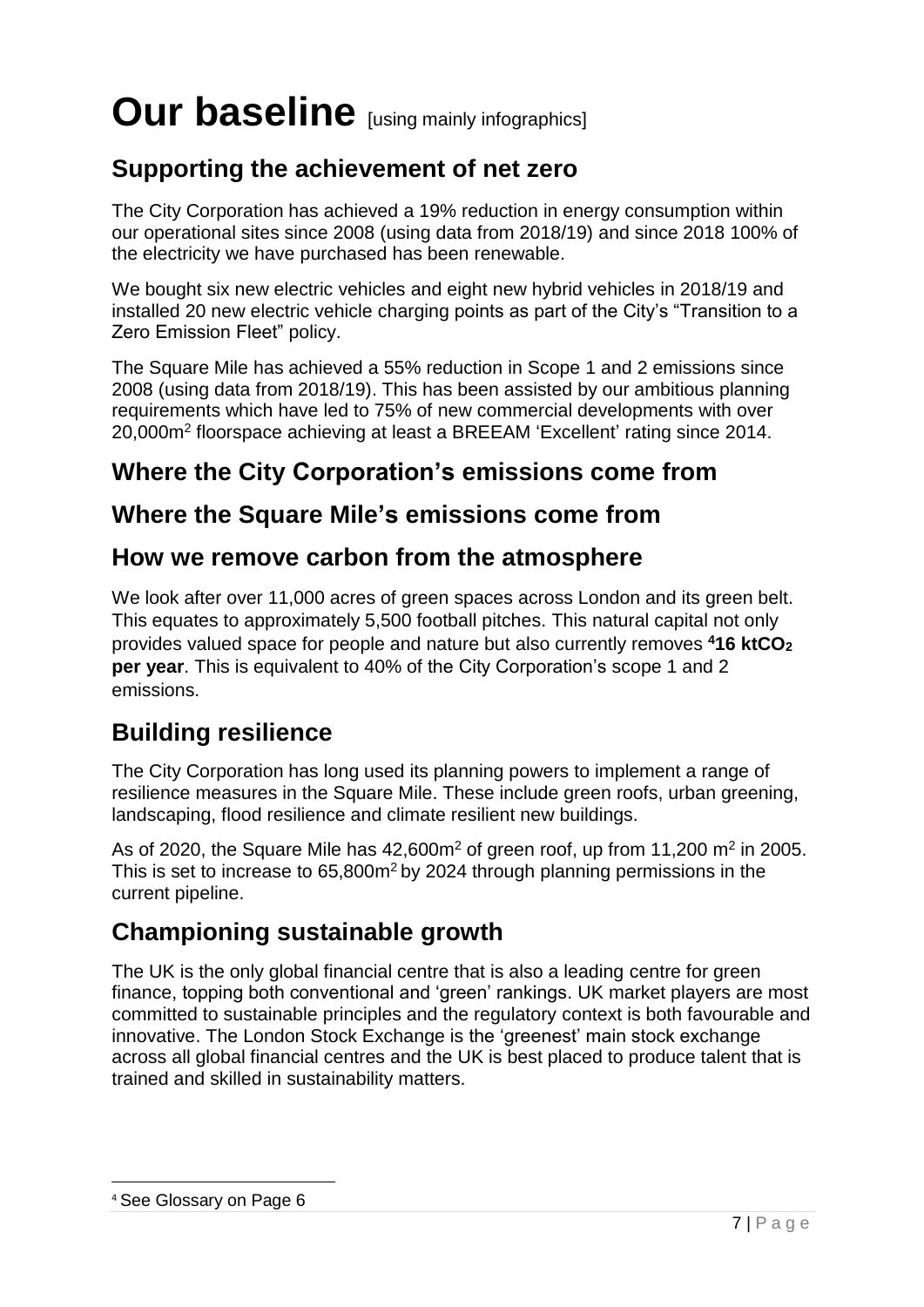# **Our climate vision, aims and goals**

## **Our vision**

The City of London is competitive, sustainable and resilient.

### **Our aims**

- 1) To support the achievement of net zero
- 2) To build climate resilience
- 3) To champion sustainable growth.

#### **Our goals**

#### **For the City of London Corporation**

- A. City of London Corporation scope 1 and 2 emissions are net zero by 2025 and scope 3 emissions are net zero by 2040.
- B. The City of London Corporation and its assets are resilient to climate change.
- C. The City of London Corporation influences UK and overseas organisations to become climate responsible.

#### **For the Square Mile's fabric and function**

- D. The Square Mile's scope 1, 2 and 3 emissions (BASIC+ definition) are net zero by 2040.
- E. The Square Mile's buildings, public spaces and infrastructure are resilient to climate change.

#### **For society**

F. People in the Square Mile and beyond benefit from a cleaner, greener and safer environment and job creation.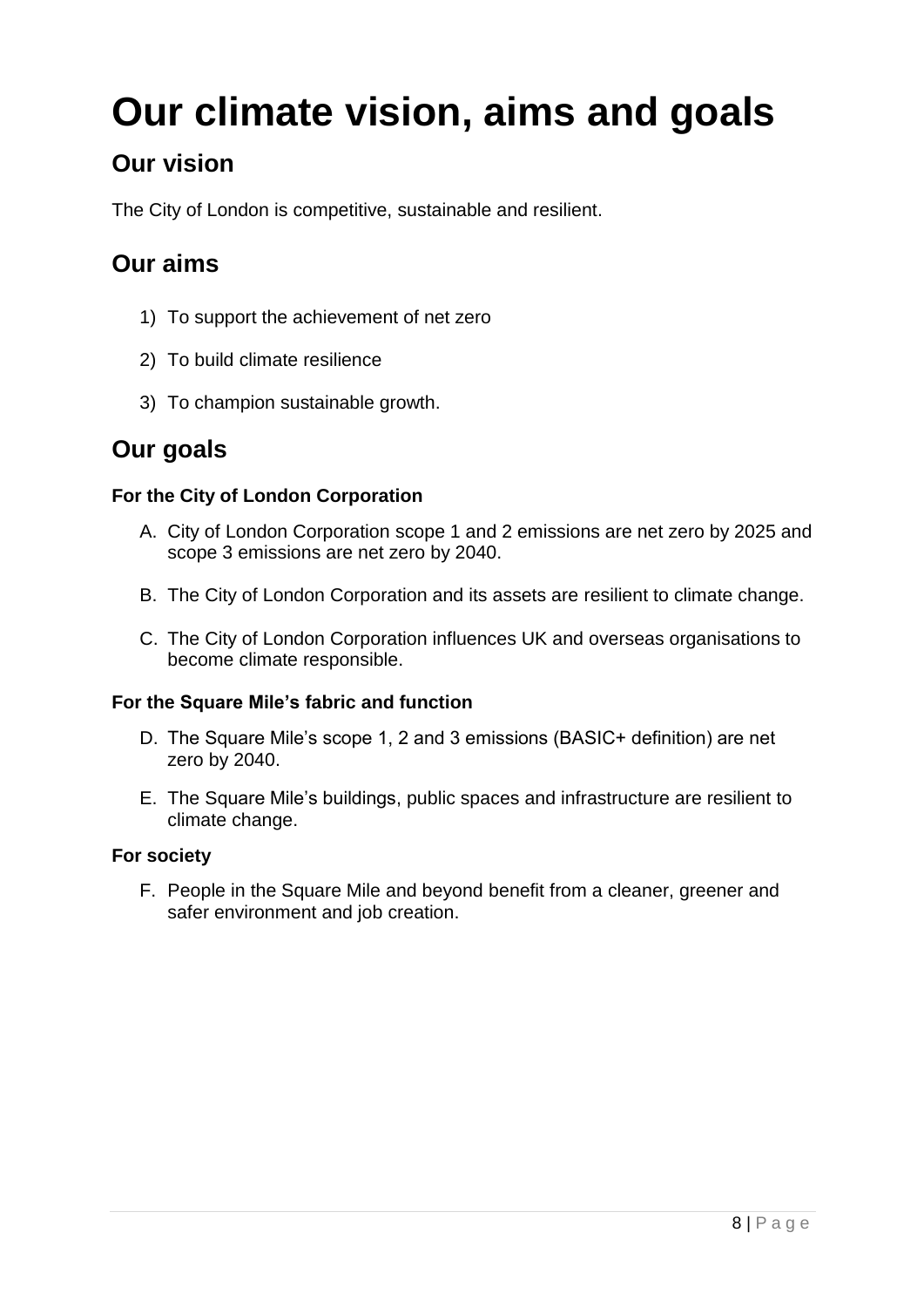# **The first 5 years**

Reinforcing and building on the commitments we made in our Corporate Plan (2018- 23) to make sure we're doing all we can to reach our goals, we commit to:

- ➢ Identifying measurable targets to track performance against our goals
- $\triangleright$  Keeping our actions and targets in line with changing legislation and recommendations, for example from the Intergovernmental Panel on Climate Change, the Committee on Climate Change and the UK Government
- ➢ Working with our stakeholders and partners and listening to their ideas, experiences and views
- $\triangleright$  Ensuring that vulnerable groups who are most likely to be impacted by climate change are prioritised in our decision making
- $\triangleright$  Accessing the best evidence of our impact possible so we can learn and hone our actions as we go
- ➢ Reporting publicly to our committees and via published annual reports and
- $\triangleright$  Reviewing and refreshing the action plan every five years and re-baselining regularly.

The actions and targets set out below therefore only relate to the first five years of the strategy – **up to the end of March 2025**.

## **To support the achievement of net zero**

| Our goals are                                                                                      | Actions we will take are                                                                                                                                                             | We will assess our<br>impact by measuring |
|----------------------------------------------------------------------------------------------------|--------------------------------------------------------------------------------------------------------------------------------------------------------------------------------------|-------------------------------------------|
| B. City of London<br>Corporation scope 1<br>and 2 emissions are<br>net zero by 2025<br>and scope 3 | Transform the energy efficiency of<br>our operational buildings through the<br>adoption of best available<br>technologies                                                            |                                           |
| emissions are net<br>zero by 2040.                                                                 | Maximise the use of renewable<br>energy sources across our<br>operational buildings                                                                                                  |                                           |
|                                                                                                    | Introducing new land management<br>practices across our open spaces<br>aiming to maximise their ability to<br>remove carbon, and optimise their<br>biodiversity and resilience value |                                           |
|                                                                                                    | Aligning our financial investment<br>portfolio with the goals of the Paris<br>Agreement on climate change                                                                            |                                           |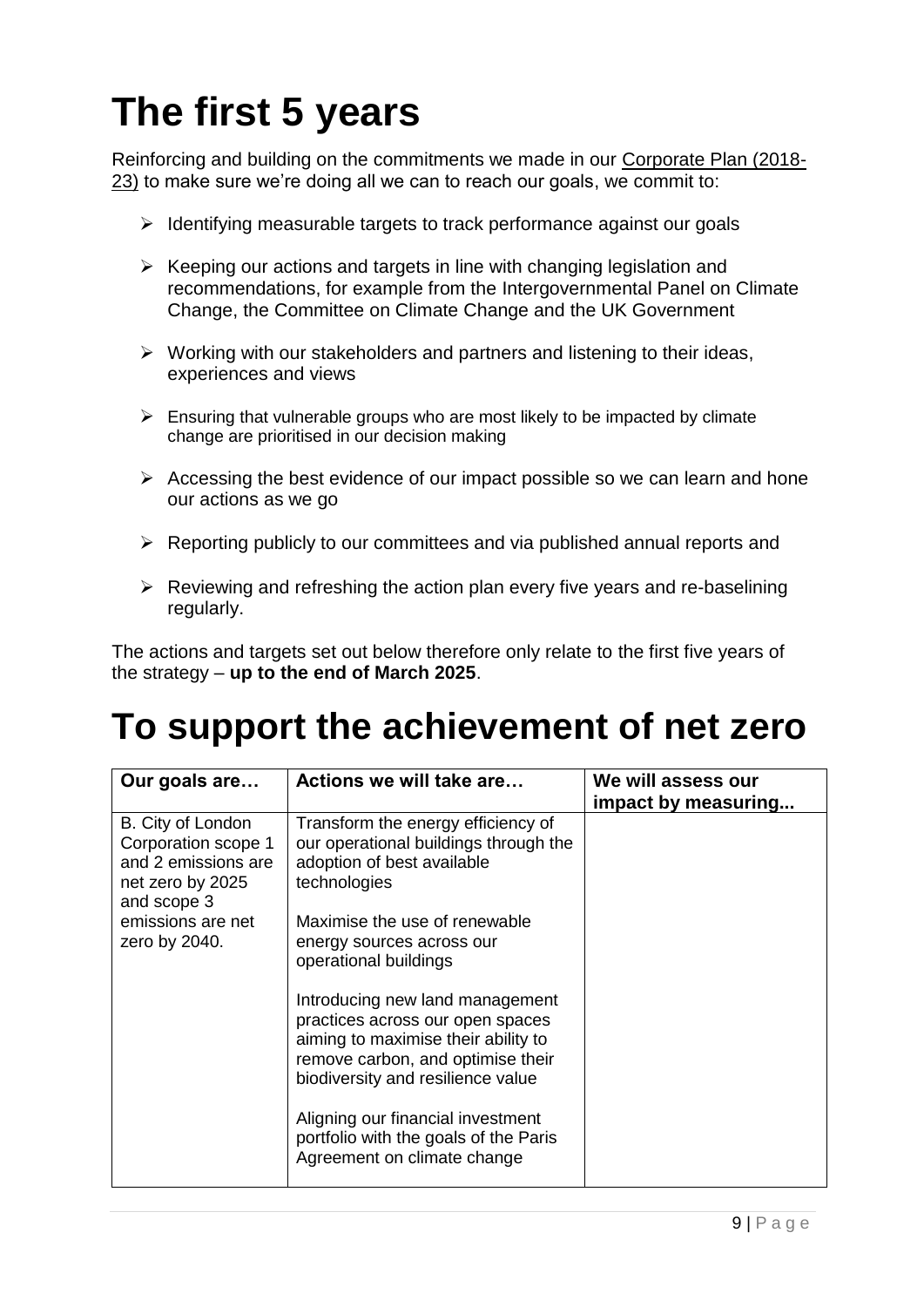|                      | Embedding circular economy <sup>5</sup> |                               |
|----------------------|-----------------------------------------|-------------------------------|
|                      | principles into our capital projects    |                               |
|                      | using life cycle carbon and cost        |                               |
|                      | assessment techniques                   |                               |
|                      |                                         |                               |
|                      | Accelerating the move to net zero       |                               |
|                      | carbon and energy efficient tenanted    |                               |
|                      | buildings, working closely with         |                               |
|                      | tenants to achieve shared goals         |                               |
|                      |                                         |                               |
|                      | Strengthening our supplier              |                               |
|                      | engagement to drive performance         |                               |
|                      | and innovation in delivering low        |                               |
|                      | carbon, sustainable products and        |                               |
|                      | solutions                               |                               |
| E. The Square Mile's | Working with businesses and             | Tonnes of carbon is removed   |
| scope 1, 2 and 3     | organisations to develop                |                               |
|                      | collaborative solutions to improve      | from the atmosphere           |
| emissions (BASIC+    |                                         |                               |
| definition) are net  | the energy efficiency of buildings in   | Percentages of low-carbon     |
| zero by 2040.        | <b>Square Mile</b>                      | and circular buildings in     |
|                      |                                         | existing stock and new builds |
|                      | Developing a Square Mile renewable      |                               |
|                      | energy strategy to support others to    | Percentage of Square Mile     |
|                      | transition to renewable energy.         | businesses committed to       |
|                      |                                         | transition to low-carbon      |
|                      | Using our planning role to influence    |                               |
|                      | others to embed carbon analysis and     |                               |
|                      | circular economy principles in capital  |                               |
|                      | projects                                |                               |
|                      |                                         |                               |
|                      | Advocating for the importance of        |                               |
|                      | green spaces as natural carbon          |                               |
|                      | sinks, and their contribution to        |                               |
|                      | biodiversity and overall wellbeing      |                               |
|                      |                                         |                               |
|                      | Supporting organisations in the         |                               |
|                      | Square Mile to build circular, low-     |                               |
|                      | carbon and resilient supply chains      |                               |

## **To build climate resilience**

| Our goals are                                                                                        | Actions we will take are                                                                                                                                                                                                | We will assess our<br>impact by measuring |
|------------------------------------------------------------------------------------------------------|-------------------------------------------------------------------------------------------------------------------------------------------------------------------------------------------------------------------------|-------------------------------------------|
| A. The City of<br><b>London Corporation</b><br>and its assets are<br>resilient to climate<br>change. | Build on our existing work to develop<br>an early warning system, and clear<br>resilience strategies for pests and<br>diseases across our ports and<br>markets, driving down the climate<br>related food security risks |                                           |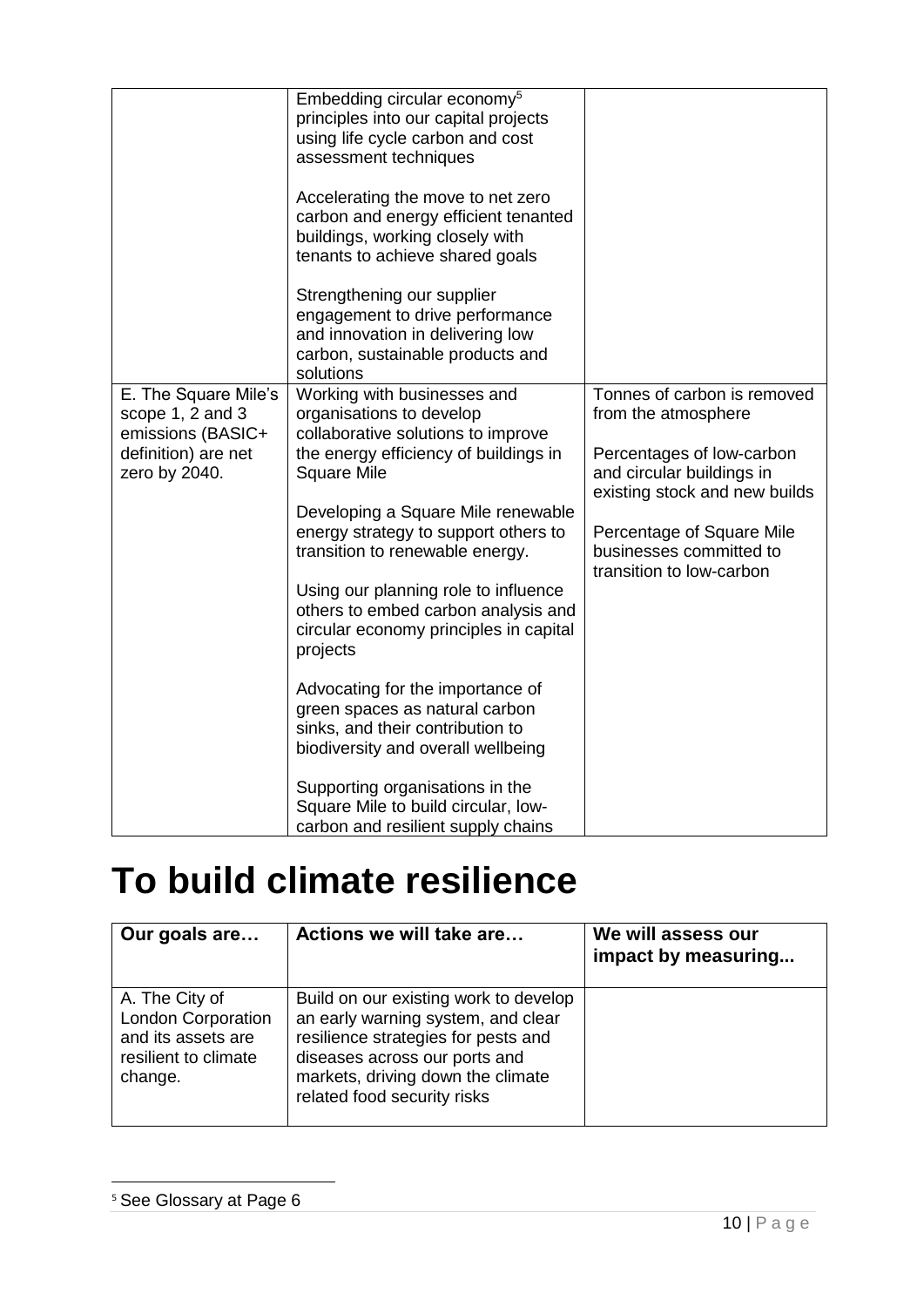|                                                                                                                  | Embed resilience measures into our<br>upgrade plans for our owned and<br>operated buildings<br>Upskill our workforce on climate<br>resilience and embed a climate<br>resilience lens into all our decision<br>making                      |                                                                           |
|------------------------------------------------------------------------------------------------------------------|-------------------------------------------------------------------------------------------------------------------------------------------------------------------------------------------------------------------------------------------|---------------------------------------------------------------------------|
| D. The Square<br>Mile's buildings,<br>public spaces and<br>infrastructure are<br>resilient to climate<br>change. | Make the Square Mile public realm<br>more climate change ready through<br>adding in more green spaces, flood<br>resistant road surfaces, adaptable<br>planting regimes and heat resistant<br>materials                                    | Attractiveness ratings of<br>workers, residents, visitors<br>and students |
|                                                                                                                  | Reduce the risk of flooding through<br>developing sustainable rain and<br>surface water management policies,<br>resulting in a connected system of<br>water recycling, sustainable urban<br>draining and rainwater management<br>measures |                                                                           |
|                                                                                                                  | Strengthen our planning guidance on<br>climate resilience measures for new<br>developments                                                                                                                                                |                                                                           |
|                                                                                                                  | Work with our partners to create a<br>more climate resilient and diversified<br>energy network across the Square<br>Mile                                                                                                                  |                                                                           |
|                                                                                                                  | Develop a strong, data-led approach<br>to deepen our understanding of<br>climate related risks and mitigations<br>across the Square Mile                                                                                                  |                                                                           |
|                                                                                                                  | Ensuring that we continue to protect<br>the residents, critical assets,<br>infrastructure and heritage of the<br><b>Square Mile</b>                                                                                                       |                                                                           |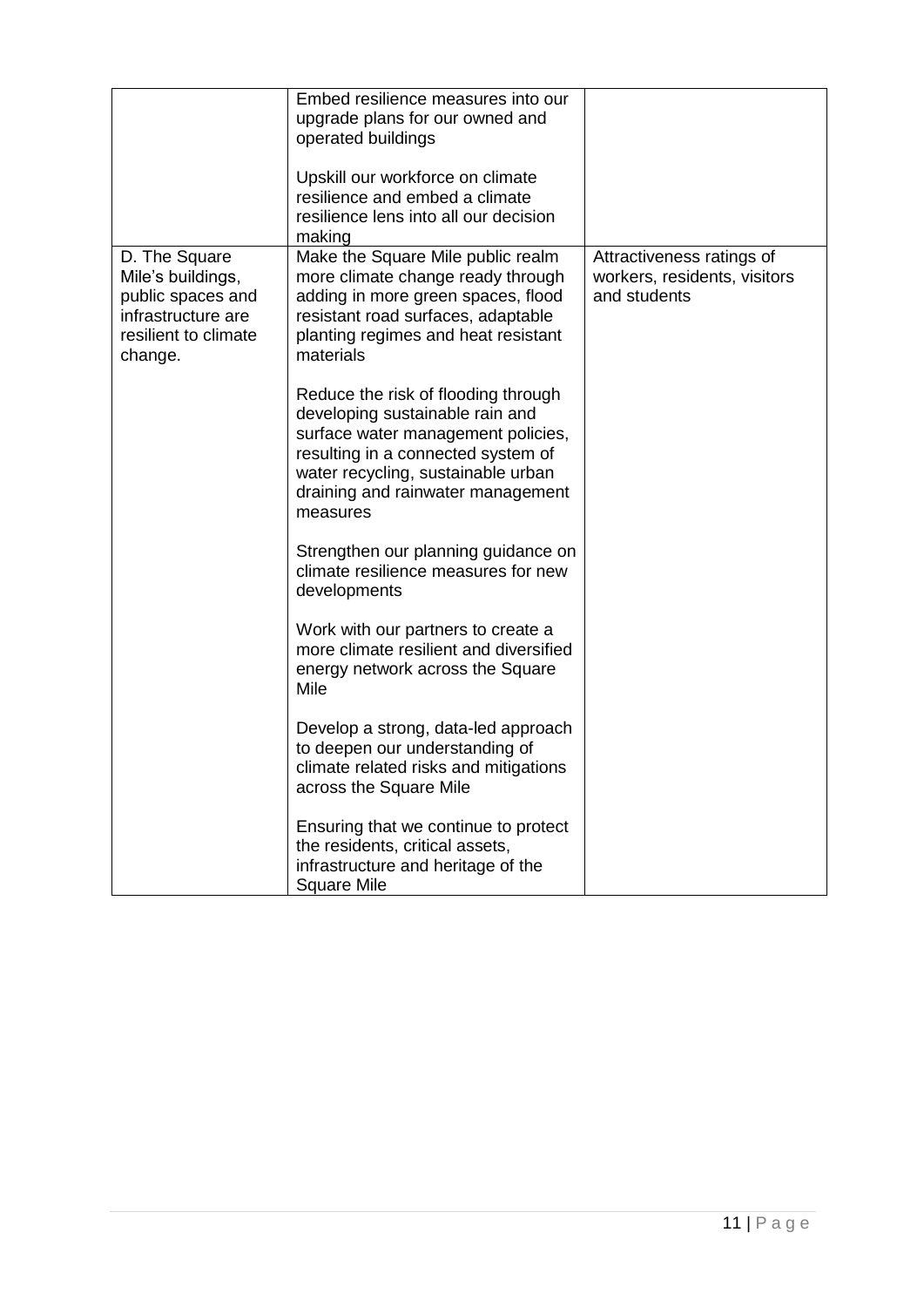# **To champion sustainable growth**

Our actions and targets build upon our Responsible Business Strategy (2018 - 23) -"Towards a Sustainable Future" and our ongoing work in supporting innovation and growth in the financial and professional services sector.

| Our goals are                                                                                                                      | Actions we will take are                                                                                                                                                                                         | We will assess our<br>impact by measuring                                                                                                           |
|------------------------------------------------------------------------------------------------------------------------------------|------------------------------------------------------------------------------------------------------------------------------------------------------------------------------------------------------------------|-----------------------------------------------------------------------------------------------------------------------------------------------------|
| C. The City of<br><b>London Corporation</b><br>influences UK and<br>overseas<br>organisations to<br>become climate<br>responsible. | Improving visibility and standards<br>across our projects<br>- Catalysing change across the UK<br>real estate market<br>Work with Square Mile Businesses<br>to promote sustainability best<br>practice           | Value of green and<br>sustainable bonds issuance<br>& trading at London Stock<br>Exchange<br>No. of firms reporting in line<br>with TCFD principles |
|                                                                                                                                    | Share best practice on standards,<br>tools, platforms and expertise to<br>facilitate green and sustainable<br>investment and growth                                                                              | Signatories to PRI<br>London Stock Exchange<br>sustainability disclosure rate                                                                       |
|                                                                                                                                    | Support charities and SMEs to<br>consider, prepare for lead response<br>to climate change                                                                                                                        | Z/Yen's latest Global Green<br>Finance Index report<br>Number of new products                                                                       |
|                                                                                                                                    | Increase engagement and<br>communications about sustainability                                                                                                                                                   | which consider environmental<br>and social factors                                                                                                  |
|                                                                                                                                    | with residents, business, visitors and<br>other stakeholders                                                                                                                                                     | Jobs created and size of<br>investment in UK green tech<br>sector                                                                                   |
|                                                                                                                                    | Promote responsible procurement<br>and investment practices for both<br>asset managers and owners<br>Support and drive innovation in the                                                                         | Comparison of take up of<br>technical products and<br>services with other financial<br>centres                                                      |
|                                                                                                                                    | UK to provide the financing solutions<br>to address climate change                                                                                                                                               | Investment levels and growth<br>figures in businesses that<br>have transition plans in place                                                        |
|                                                                                                                                    | Enhancing London's capacity to<br>finance sustainable investment<br>opportunities globally including<br>emerging markets                                                                                         | Growth in businesses<br>transitioning to net zero.                                                                                                  |
|                                                                                                                                    | Work with UK Government and the<br>financial services sector to deploy<br>and scale sustainable finance<br>products and services that countries<br>and corporates need to help them<br>transition to low-carbon. |                                                                                                                                                     |
|                                                                                                                                    | Improve the transparency and global<br>standardisation of sustainability                                                                                                                                         |                                                                                                                                                     |